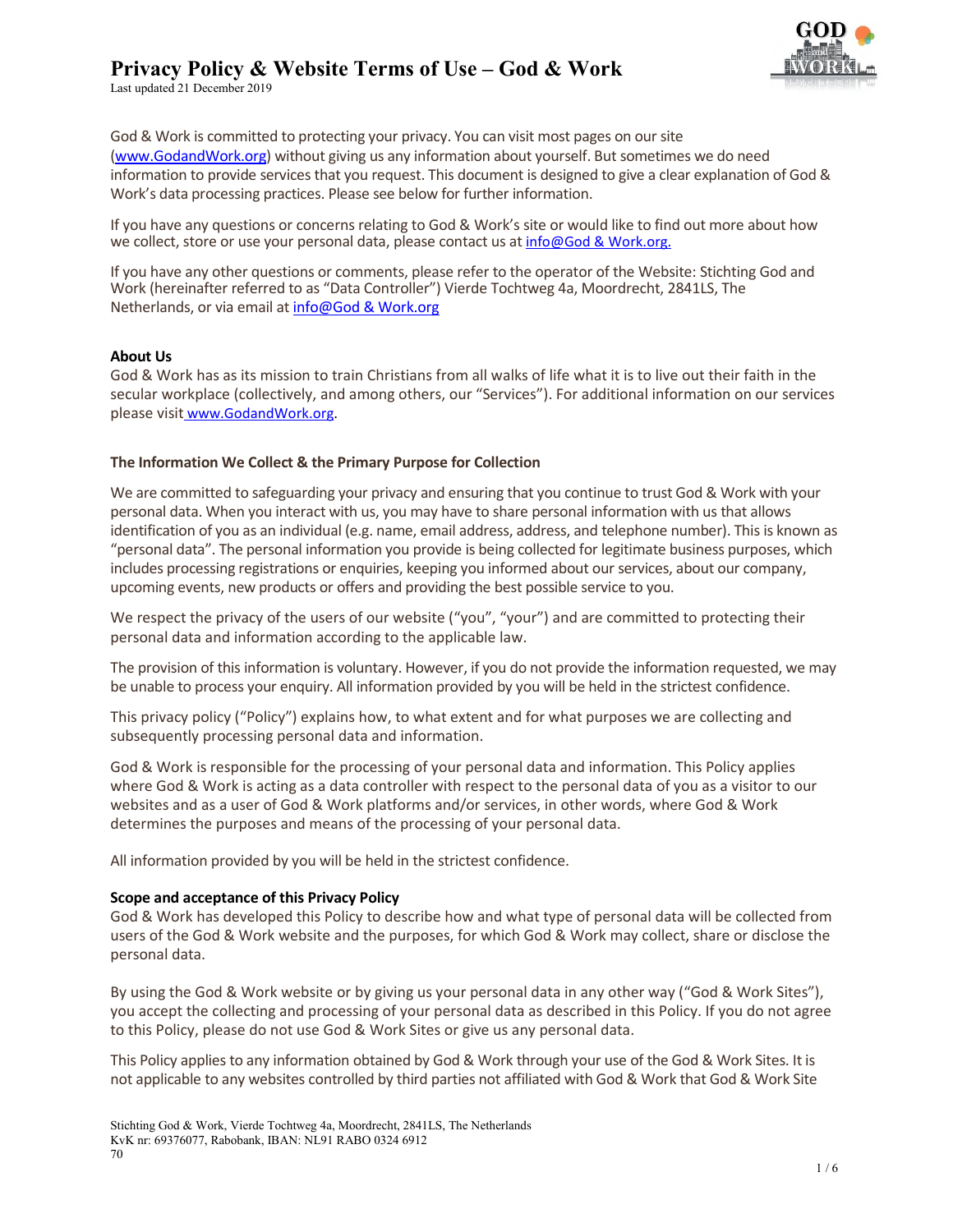Last updated 21 December 2019



may link to ("Third Party Sites"). Please review the privacy statements of each of these Third Party Sites as God & Work is not responsible for and has no influence on the content or the privacy practices of Third Party Sites.

God & Work reserves the right to make changes to this Policy at any time. We encourage you to regularly review this Policy to make sure you are aware of any changes and how your personal data may be used.

### **Definitions**

In addition to terms defined elsewhere in this Policy, the following terms shall have the following meaning throughout this Policy: "Personal Information" means any information that either (a) personally identifies a natural person; or (b) pertains to an identifiable natural person, i.e. someone who can be identified, directly or indirectly, in particular, by reference to an identifier such as a name, an identification number, location data, an online identifier or to one or more factors specific to his or her physical, physiological, genetic, mental, economic, cultural or social identity, or (c) constitutes individually identifiable information about an individual consumer collected by us online through our website and that we maintain in an accessible form, or that (d) we are otherwise required to protect under applicable data privacy laws (including, but not limited to, national, international and supranational data protection and privacy laws, directives, regulations and comparable legal acts). Examples of Personal Information include your contact details such as your name, email address, birthday or phone number as well as information about your professional education and experience, skills, preferences, membership in professional organisations, etc.;

"Processing" (and variations such as "Process") means any operation or set of operations which is performed on Personal Information or on sets of Personal Information, whether or not by automated means, such as the collection, recording, organisation, structuring, storage, adaptation or alteration, retrieval, consultation, use, disclosure by transmission, dissemination or otherwise making available, alignment or combination, blocking, restriction, erasure or destruction;

"Sensitive Personal Information" means Personal Information revealing racial or ethnic origin, political opinions, religious or philosophical beliefs, or trade union membership, and the Processing of genetic data, biometric data for the purpose of uniquely identifying a natural person, data concerning health or data concerning a natural person's sex life or sexual orientation;

# **Processing your Personal Information**

Depending on your interaction with God & Work, your Personal Information is Processed as follows:

(i) Your Participation – Declaration of consent

As part of our Services, we provide training and workshops in cooperation with local churches and/or other organizations (our "Partners"). Your registration Information provided for such activities or other God & Work related activities will mainly be processed by God & Work.

Your Information processed by God & Work and/or our Partners might contain (a) your contact details (name, address, phone number, email address, etc.), (b) your biographical data, and (c) any other Information you might choose to disclose to us.

When you visit the God & Work Site, our web server may automatically record details about your visit: for example, your IP address, the website from which you visit us, the type of browser software used on God & Work Site pages that you actually visit including the date and the duration of your visit. Please see our Cookie Notice as appropriate in relation to your use of our website for information on these technologies and your rights in relation to them.

God & Work may use the personal data that you provide to us with your consent for a specified purpose or when you interact with God & Work Sites or we process your data if we have a legal basis, namely, with regards to your registration to God & Work events or your request of God & Work services.

We do not rent or sell our customer e-mail lists but God & Work may share your personal data with third parties for other purposes, but only in the following circumstances: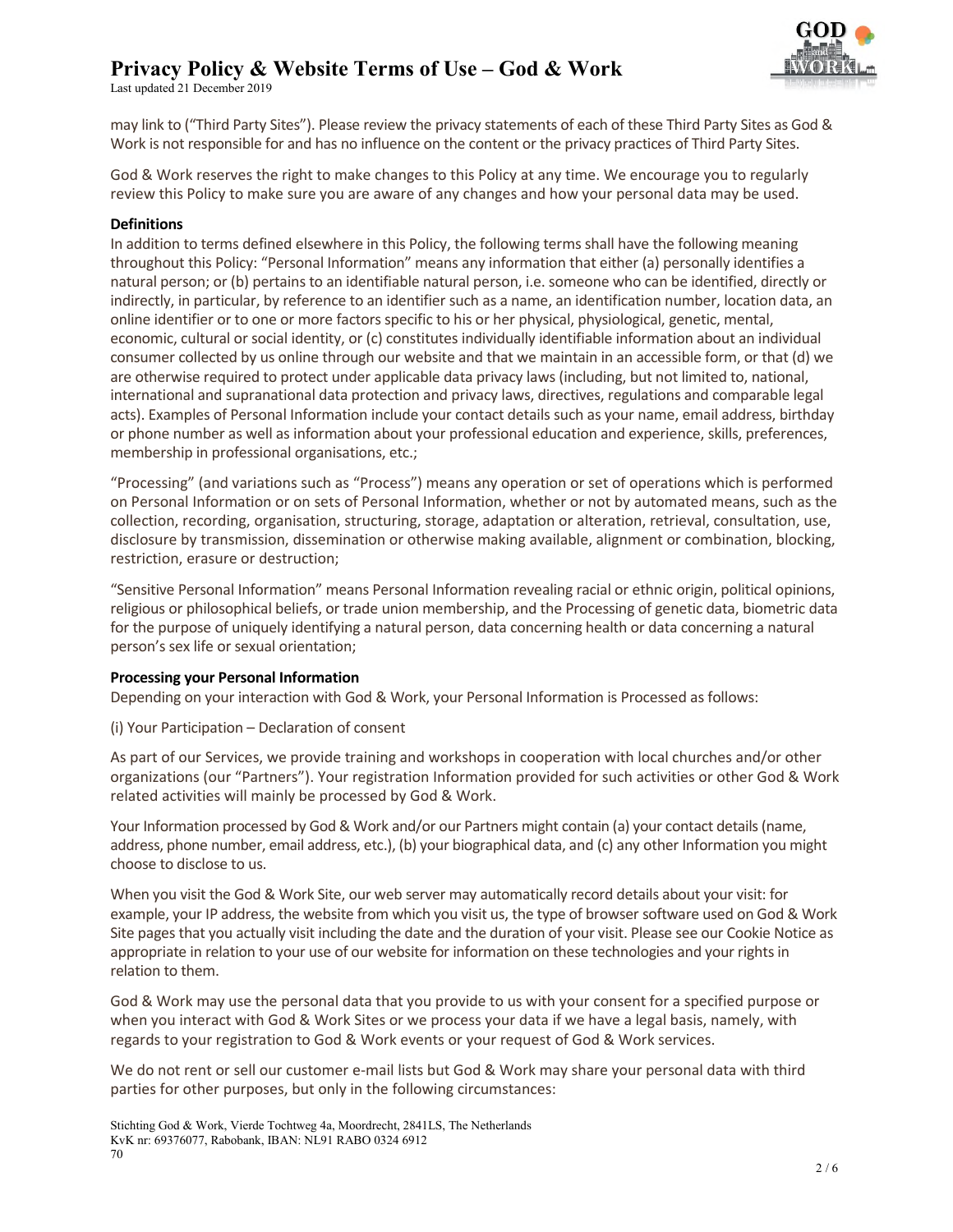Last updated 21 December 2019



# I. With your consent

We will only share personal data with third parties outside of the God & Work network when we have your consent to do so.

# II. For legitimate interests

We will share personal data based on legitimate interests as, for example, when you register for one of our events, except where such interests are overridden by your interests or fundamental rights, in which case we will request your explicit consent.

# III. For external processing (service providers)

We may engage service providers, agents or contractors to provide services on our behalf, including to administer God & Work Sites and services available to you. These third parties may come to access or otherwise process your personal data in the course of providing these services.

We may disclose your Personal Information:

 to our third party service providers who provide services such as website hosting, maintenance, data analysis, payment processing, order fulfilment, infrastructure provision, IT services, customer service, email delivery services, credit card processing, auditing services and other similar services, but only to the extent necessary or useful to provide such services, and only pursuant to contractual obligations requiring such third parties to maintain the privacy and security of your Personal Information.

- to identify you to anyone to whom you send messages through an Application
- as we believe to be necessary or appropriate:
- under applicable law, including laws outside your country of residence;
- to comply with legal process;
- to respond to requests from public and government authorities, including public and government authorities outside your country of residence;
- to enforce our terms and conditions;
- to protect our operations or those of any of our affiliates;
- to protect our rights, privacy, safety or property, and/or that of our affiliates, you or others;
- to allow us to pursue available remedies or limit the damages that we may sustain; and
- if we reasonably believe that an emergency involving an immediate danger of death or serious physical injury to any person requires immediate disclosure of communications or your Personal Information exists.
- To respond to information requests, information you submit (including any personal information) may be shared with God & Work's partners/associates and transferred and/or stored across borders.

# IV. Compliance with laws

We will share personal data with third parties outside of God & Work if we have a good-faith belief that access, use, preservation or disclosure of the personal data is reasonably necessary to:

- Meet any applicable law, regulation, legal process or enforceable governmental request
- Enforce applicable Terms of Use, including investigation of potential violations
- Detect, prevent or otherwise address fraud, security or technical issues

– Protect against harm to the rights, property or safety of God & Work, our users or the public as required or permitted by law

The public websites use third-party cookies for analytics (i.e. Google Analytics) and to track common metrics such as platform engagement, concurrent users, a maximum number of users, time spent on a page, etc. Any use of such analytics cookies is to improve your user experience and provide God & Work with valuable information to help God & Work to better tailor our services to our partners, members, constituents and participants.

Stichting God & Work, Vierde Tochtweg 4a, Moordrecht, 2841LS, The Netherlands KvK nr: 69376077, Rabobank, IBAN: NL91 RABO 0324 6912 70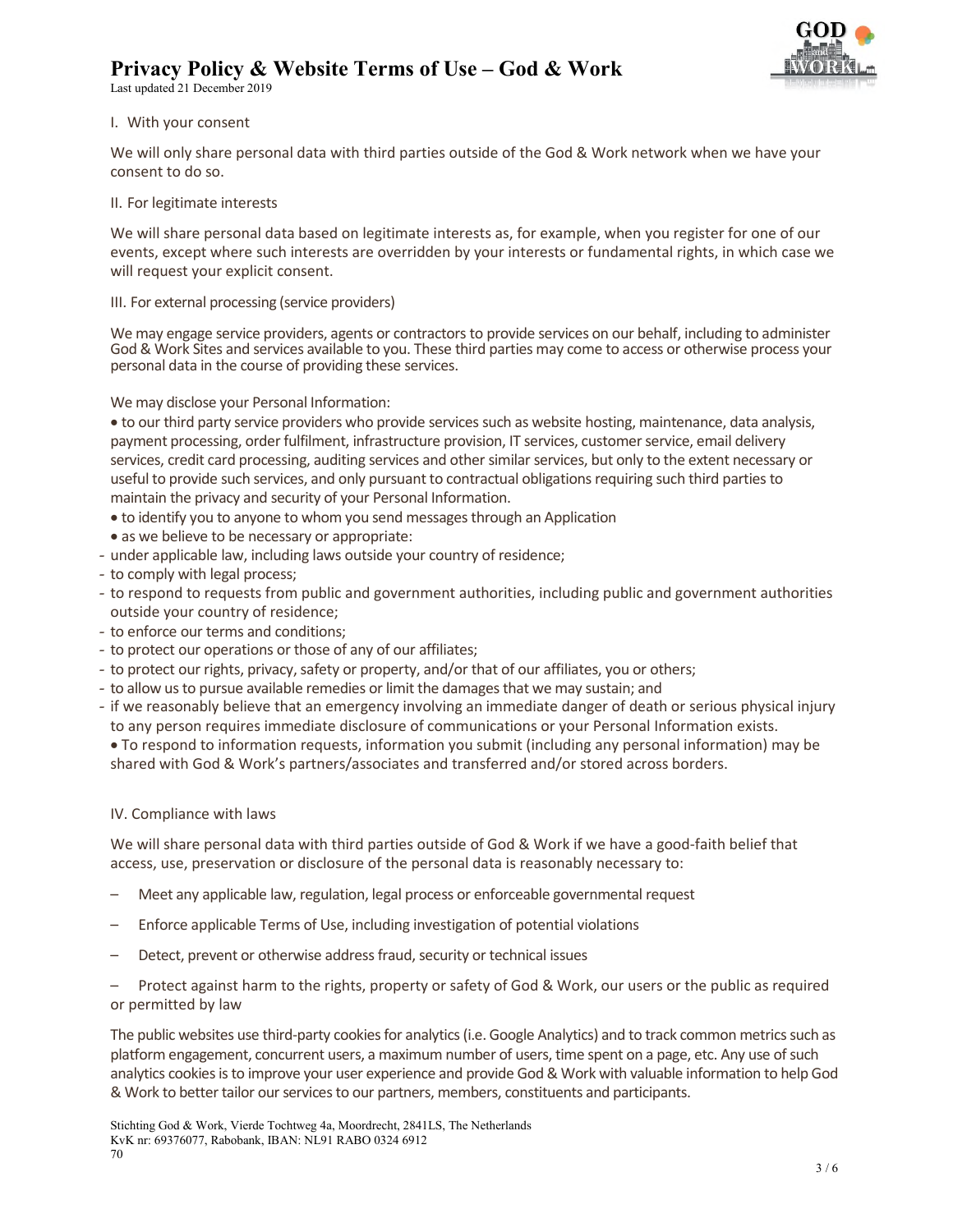Last updated 21 December 2019

In this context, most of the third-party service providers operating the database servers and some of our clients we might disclose excerpts of your Candidate Information to are located in countries outside of the European Economic Area (EEA) that have not been found by the European Union to provide an adequate level of protection of personal data, i.e. a level of protection of fundamental rights and freedoms that is essentially equivalent to that guaranteed within the European Union. Similarly, the countries your Candidate Information, or parts thereof, might be transferred to in accordance with the above may not be found to provide an adequate level of protection by jurisdictions outside of the European Union. By declaring your consent as set forth below you therefore explicitly and unambiguously (a) agree that your Candidate Information, or parts thereof, may be disclosed or otherwise transferred, as described above, to recipients in countries that may provide different, less or even inadequate protection of personal data as compared to the standards applicable in the jurisdiction you reside or work in or you contact us from, and (b) waive protection according to such standards with respect to the information so disclosed or transferred.

At no point will your Candidate Information be matched, linked or otherwise connected with Personal Information collected through other components of the Site for purposes other than providing Client Services. Your Candidate Data will be Processed until you revoke your declaration of consent given when sharing Candidate Data with us. Upon the revocation of your declaration of consent, we will delete your Candidate Data from all databases.

By sharing your Candidate Information with us, you explicitly consent to the Processing of your Candidate Information, including any Sensitive Personal Information you might choose to disclose to us, as described above. This includes, without limitation, the transfer of your Candidate Information, or parts thereof, to countries not providing an adequate level of protection of personal data. You acknowledge that you are under no obligation to provide your consent and that, if you choose to do so nonetheless, you may revoke your declaration of consent at any time with future effect by emailing us at info@GodandWork.org.

(ii) Cookies

Our Site may make use of cookies. Cookies are small text files downloaded by your Internet browser and stored on the device you use to access the Site (e.g., your desktop computer, tablet or smartphone). Depending on their purpose, cookies log specific user-related information such as your user preferences, authentication information, security parameters, data concerning the device you access the Site with and statistical information regarding your use of the Site. Where necessary during your visit of the Site or when revisiting the Site, your Internet browser transmits the cookies including the contained information back to the servers they were initially downloaded from. The analysis and Processing of such information allows us to ensure the functionality of the Site, improve your online experience and optimise the structure and content of the Site.

The cookies we use can be categorised as follows:

 Session Cookies : These are cookies that allow our Site to collect information about what you do during a browsing session each time you visit the Site. When connecting to our server, your device will be allocated a session ID, which enables our server to identify your device during the session and facilitates Site usability. These cookies are temporary and are set to be deleted when you leave the Site;

 Persistent Cookies : These are cookies that are stored by your Internet browser for more than a session and are set to expire within a defined time period. Persistent cookies enable us to remember your settings and information, so you do not have to keep re-entering them whenever you visit our Site. They also measure how you use and interact with the Site and enable us to personalise the Site. For example, they may allow us to alter the rotation of images on the Site so that different images will be displayed on your next visit;

 First-Party Cookies : These are cookies that we store and access on your device in our capacity as controller of your Personal Information when you visit our Site. They might include cookies related to third-party service providers, provided that we control and determine the purposes and means of the Processing of your Personal Information logged by such cookies. As a result, first-party cookies might log user-related Personal Information accessible to and Processed by third parties on our behalf and subject to our instructions.

![](_page_3_Picture_13.jpeg)

![](_page_3_Picture_14.jpeg)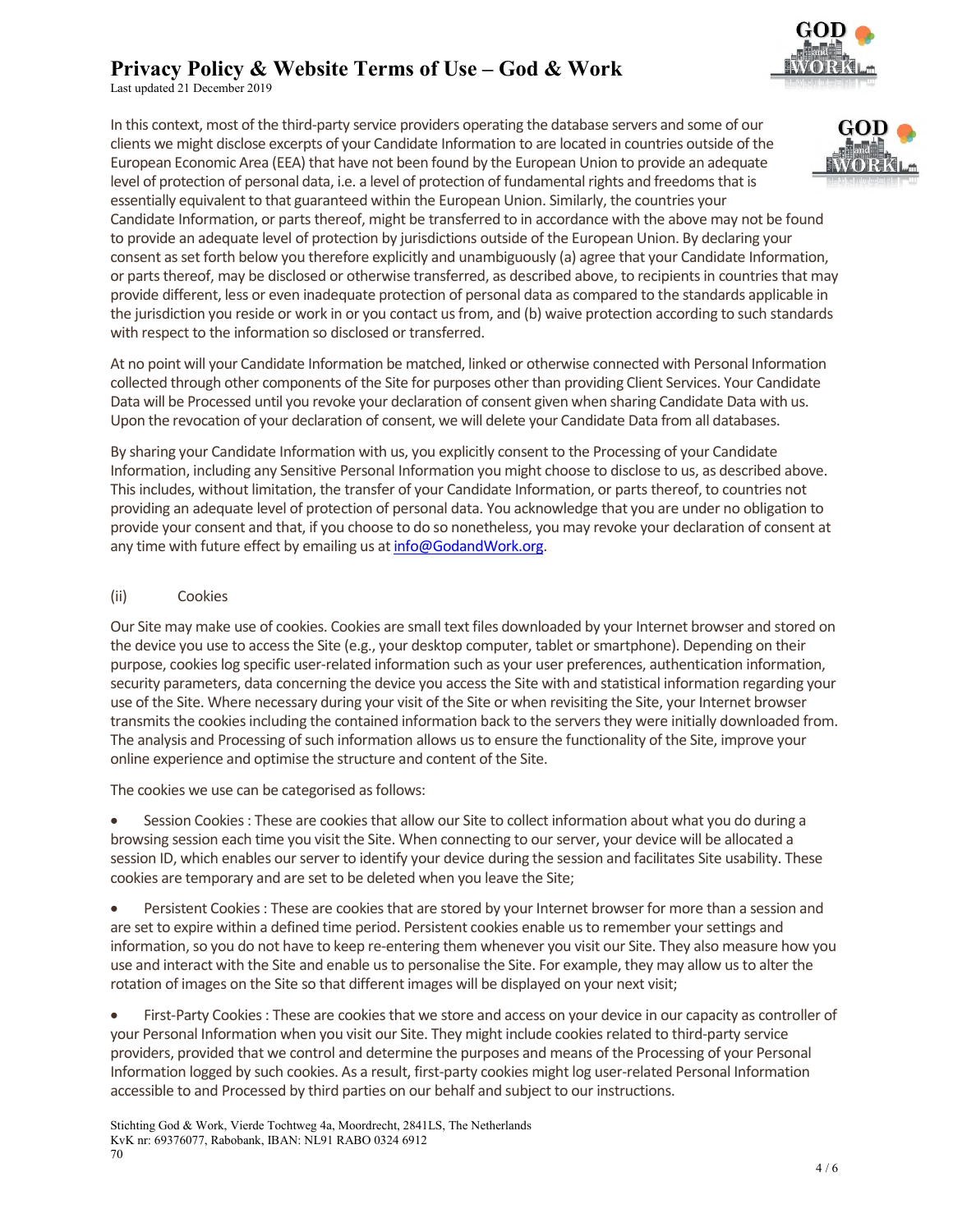Last updated 21 December 2019

![](_page_4_Picture_2.jpeg)

 Third-Party Cookies : These are cookies that are stored and accessed on your device by third parties determining the purposes and means of the Processing of your Personal Information logged by such cookies.

You may influence the scope and extent to which we use cookies when you visit our Site. In particular, you may prevent cookies from being stored on your device by adjusting the respective settings on your Internet browser. For more information on how to do so in the settings of your particular Internet browser, please see the following information:

Internet Explorer: https://privacy.microsoft.com/en-us/internet-explorer-ie11-preview-privacy-statement

Chrome: https://www.google.com/intl/en/chrome/browser/privacy/

Firefox: https://support.mozilla.org/en-US/products/firefox/protect-your-privacy

Safari: http://www.apple.com/privacy/manage-your-privacy/

However, please be aware that this might render certain functions of our Site inoperable or more difficult to use. Depending on the Internet browser you use, you might also be able to specifically reject third-party cookies. In this context, please note, however, that third parties might still have access to your Personal Information to the extent that such information is logged by first-party cookies.

For additional information on first-party and third-party cookies used on our Site in the context of third-party services and for information on how you might stop such cookies from being stored on your device, please see "Third-Party Services" below.

### (iii) Third-Party Services

On our Site, we use the following services provided by third parties:

### Google Analytics

Our Site uses Google Analytics, a web analytics service provided by Google, Inc., 1600 Amphitheatre Parkway, Mountain View, CA 94043, USA ("Google"). Google Analytics uses "cookies", which are text files placed on your computer, to help analyze how users use the Site.

The information generated by the cookies about your use of the Site (including your IP address) will be transmitted to and stored by Google on servers in the United States. The United States has not been found by the European Union to provide an adequate level of protection of personal data, i.e. a level of protection of fundamental rights and freedoms that is essentially equivalent to that guaranteed within the European Union. Similarly, the United States may not be found to provide an adequate level of protection by jurisdictions outside of the European Union.

On our behalf, Google will use the information collected for the purpose of evaluating your use of the Site, compiling reports on website activity for us and providing other services relating to website activity and Internet usage to us. Google will not associate your IP address with any other data held by Google. Neither will we match, link or otherwise connect any information received from Google with Personal Information collected through other components of the Site.

You may refuse the use of cookies by selecting the appropriate settings on your Internet browser. However, please note that if you do this, you may not be able to use the full functionality of our Site. Furthermore you can prevent Google's collection and use of data (cookies and IP address) by downloading and installing the browser plug-in available under https://tools.google.com/dlpage/gaoptout?hl=en-GB. Lastly, you can refuse the use of Google Analytics by clicking on the following link: Disable Google Analytics

In the latter case, an opt-out cookie will be set on your device, which prevents the future collection of your data when visiting this Site. Be aware, however that the opt-out cookie will only be effective within the Internet browser you used to access the above link and only for as long as you do not delete the opt-out cookie.